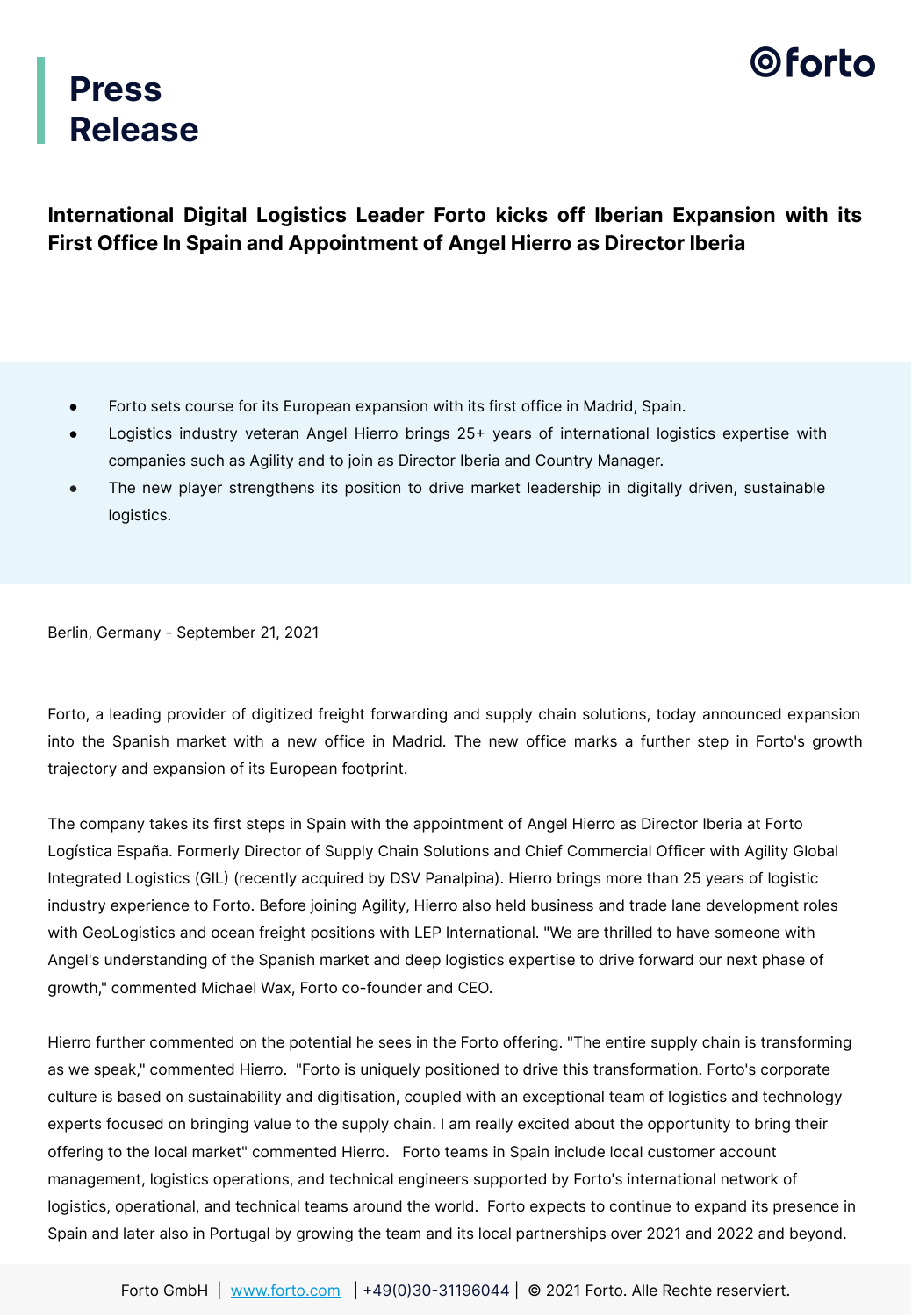## 0 forto

Forto is leading a new generation of disruptive logistics companies, using its digital platform to simplify interactions, remove process friction, and increase supply chain visibility and transparency — in turn empowering customers with better insights to make smarter decisions. The company has also set the goal to make global trade more sustainable. Already more than half of Forto customers leverage the company's carbon-offsetting offer, and Forto has implemented the "11 Approach" — a program in which Forto doubles the CO2 compensation of every customer to move towards climate-positive transports.

Spain is a major logistic hub for southern Europe with Madrid as the center for most transport networks in Spain. According to "Invest in Spain", an executive division of ICEX and investment, "Spain has a privileged position in Southern Europe where the main goods traffic routes converge. The eastward enlargement of the European Union (EU) favors Spain's strategic position with regard to trade flows and the centers of redistribution of foreign trade in the EU and the rest of the world". After its office openings in Iberia and Scandinavia, the company plans to establish multiple new European locations across 2021 and 2022.

Leading brands across industries ranging from fashion, furniture, and electronics are working with Forto to manage the transport of their goods. Since its founding in 2016, Forto has consistently delivered rapid growth and broadened its solutions offering. Recent appointments of technology, sales, and finance veterans have strengthened the leadership team. Earlier in June, the company announced that it has successfully raised \$240M in an investment round led by SoftBank Vision Fund 2, with participation from Citi Ventures and G Squared, and strong backing from existing investors including Northzone, Inven Capital, Cherry Ventures, and Unbound. With this round, Forto's valuation now stands at \$1.2 Billion.

#### **PR contact:**

Forto GmbH I Alexandra Koehler I Senior PR Manager I [press@forto.com](mailto:press@forto.com) I www.forto.com

\*Sources:

**1<https://www.investinspain.org/en/industries/logistics-transport>**

**2<https://madridinvestmentattraction.com/sectores-est/logistics-hub/>**